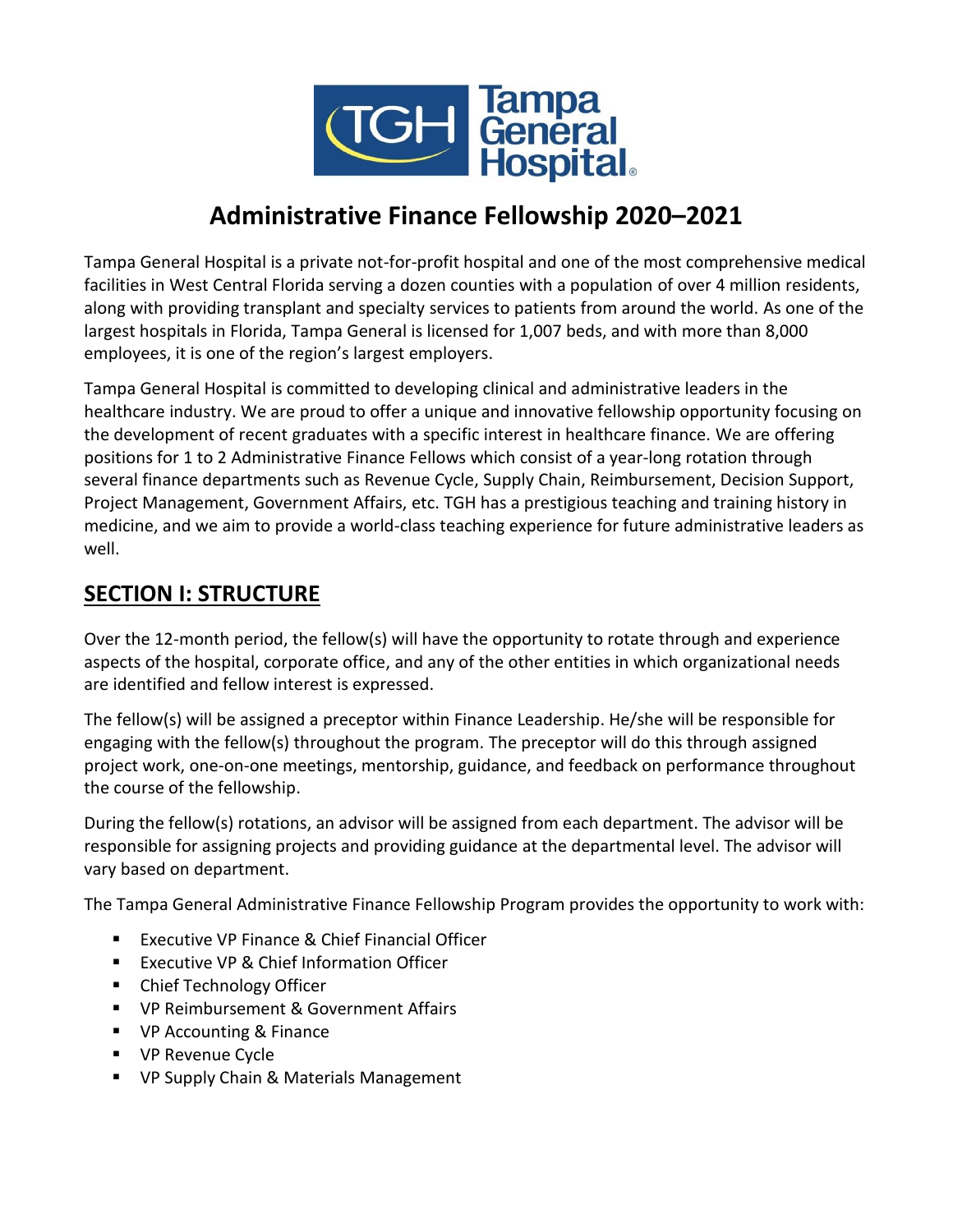

# **SECTION II: RESPONSIBILITIES**

#### **Shadowing/Introductory Rotations**

The fellow(s) will have the opportunity to rotate through all hospital departments relating to finance during the first 4-6 weeks of the program. This will allow an opportunity to meet and shadow department managers, clinicians, and other staff to learn the culture at TGH.

### **Project Work**

Based on departmental needs, the fellow(s) will be assigned projects throughout various finance departments for the first half of the program. The fellow(s) will also be responsible for leading other projects related to finance and will be expected to produce deliverables from each department he or she rotates through. During the second half of the fellowship, the fellow(s) will have the opportunity to focus project work to areas of interest. For example, if the fellow is particularly interested in Reimbursement, leadership may allow the fellow to focus on projects centric to this department. The fellowship would generally include work in financial impact studies, budgeting, feasibility analyses, process flow solutions, regulatory analyses, and other special projects.

| <b>June 2020</b>  | Fellowship start date                |
|-------------------|--------------------------------------|
| $June - July$     | Introductory rotations and shadowing |
| August - December | Leadership assigned project work     |
| January – May     | Interest based project work          |
| May 2021          | Fellowship completion                |

**Below is a tentative timeline of the TGH Administrative Finance Fellowship 2020-2021:**

#### **Expectations**

In addition to project work, fellows are expected to follow a set of expectations that will allow for sufficient exposure and learning experiences. Some general expectations are as follows:

- Analyze financial data to assist in strategic decision-making
- Model and present financial data for administrative review
- Develop process flow solutions to maximize financial and operational efficiencies
- Research updates on current government regulations pertaining to healthcare finance
- **EXECT** Serve as an internal resource for leadership and other team members of the organization

#### **Meetings**

The fellow(s) will have the opportunity to attend various leadership meetings as well as meetings related to project work throughout the course of the program. Examples of meetings attended by past fellows:

- Monthly Financial Closing Meetings
- Monthly Financial Leadership Meetings
- Monthly Senior Management Team Meetings
- Quarterly Leadership Forum
- Bi-Annual Team Member Communication Forum
- Departmental Budget Meetings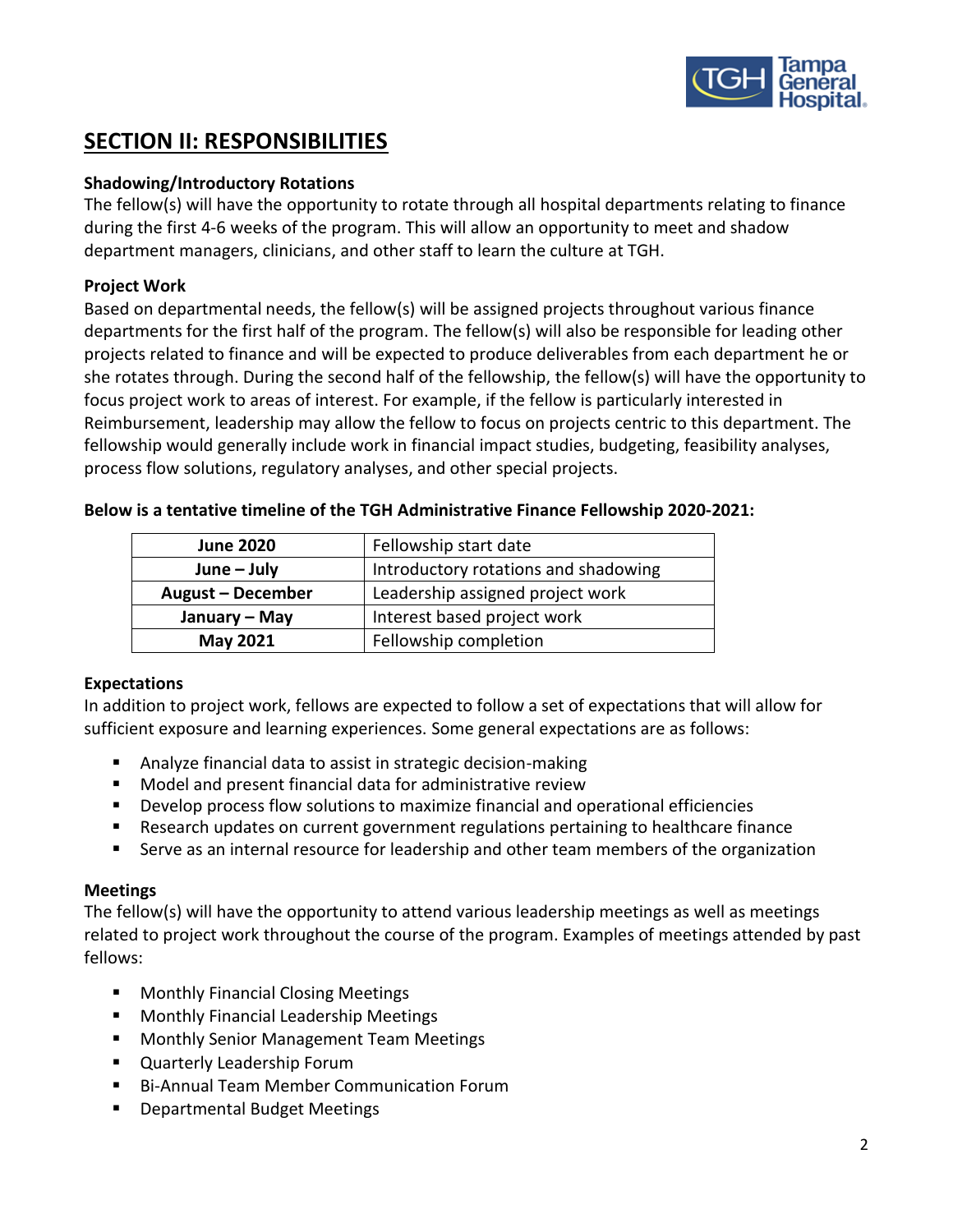

#### **Fellowship Plan**

To keep track of the projects a fellow will be working on and to set tangible goals for each fellow's administrative fellowship, every fellow will be required to develop a fellowship plan. The fellowship plan will consist of:

- Finance fellowship purpose as defined by the fellow
- Meetings held or attended with senior leaders
- Rotation timelines
- Project dashboard

# **SECTION III: RECRUITMENT AND EVALUATIONS**

#### **Eligibility**

Eligible applicants must have either recently completed or are in the final year of the didactic portion of their MBA, MHA, MPH, or other similar degrees. Due to the nature of the Administrative Finance Fellowship Program and the expectations when performing project work throughout the organization, TGH's Administrative Finance Fellowship Program is a master's level position.

#### **Recruitment Timeline**

The program is designed to run alongside the academic calendar for most master's level institutions. The one-year Administrative Finance Fellowship program will begin in June 2020 and run through May 2021.

#### **Below is the tentative recruitment timeline:**

| <b>August 19</b>        | <b>Application Opens</b>               |
|-------------------------|----------------------------------------|
| September 30            | Application Closes (11:59pm EST)       |
| October 1 – November 10 | Review of Applications and Interviews  |
| November 11             | Offer Date                             |
| November 15             | Offer Acceptance Deadline (5:00pm EST) |

#### **Requirements to be submitted through the TGH Career Portal**

- Cover Letter
- Resume or CV
- Graduate School Transcripts

#### **Evaluations**

Commitment and constant evaluation are crucial to ensuring success both during the fellowship and in future career endeavors. Several times throughout the program, the fellow(s) and preceptor will complete a short evaluation of their time within the Administrative Finance Fellowship. The intent of completing the evaluation is to constantly evolve and ensure a fulfilling and engaging experience during the entire fellowship.